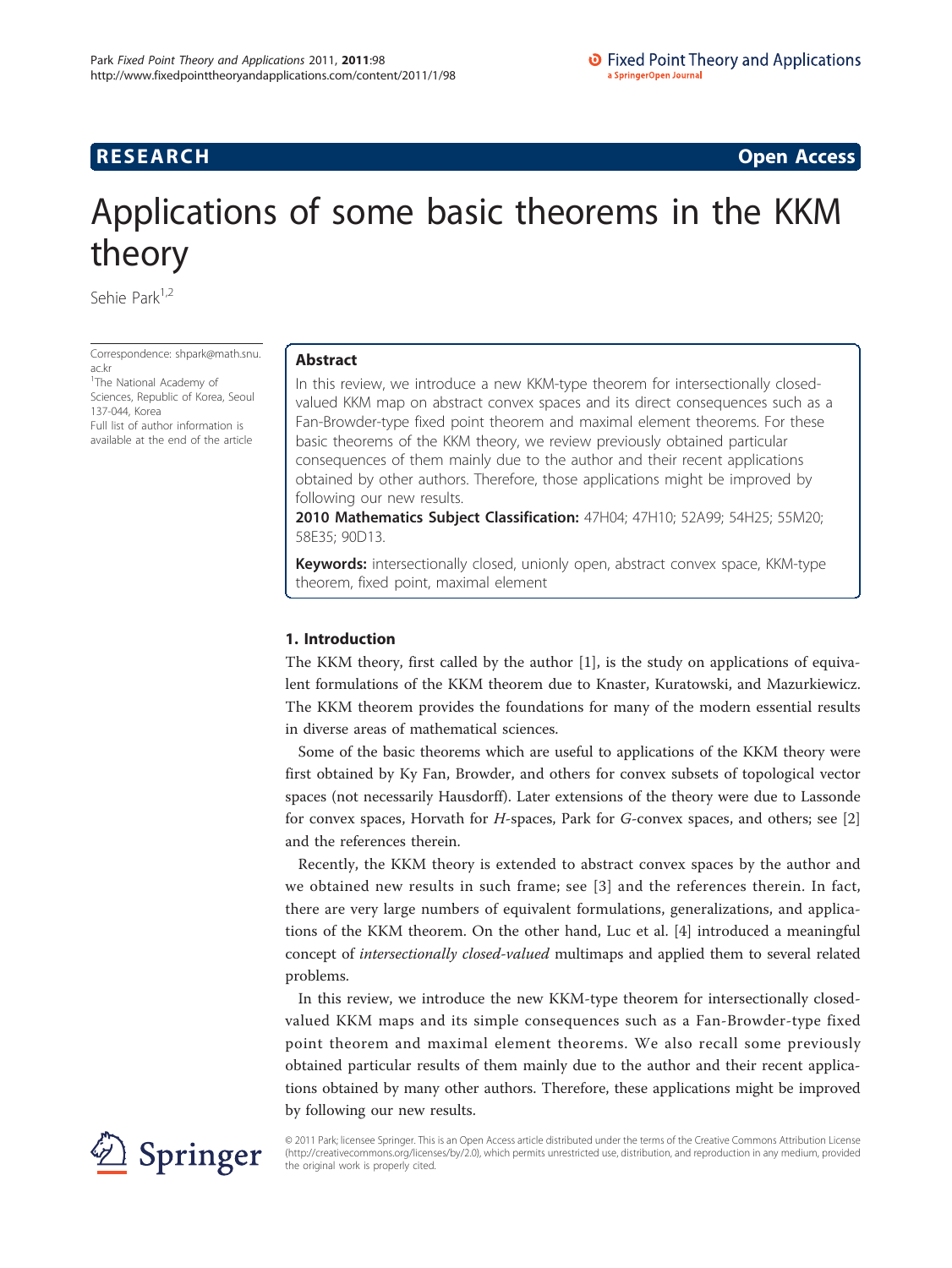In Section 2, we introduce basic concepts on our abstract convex spaces and a basic KKM theorem by following [[3](#page-12-0)]. We give also the new concepts of intersectionally closed and unionly open sets due to Luc et al. [\[4](#page-12-0)]. Section 3 devotes to deduce a new KKM theorem, a Fan-Browder fixed point theorem, and maximal element theorems. In Section 4, we give some known particular KKM-type theorems and indicate some of their known applications. In Section 5, we give some known Fan-Browder-type fixed point theorems mainly due to the author and indicate their known applications by other authors. Section 6 devotes to give some known particular maximal element theorems and to indicate their known applications. Finally, in Section 7, we introduce several applications of related fixed point theorems due to the author.

## 2. Abstract convex spaces

In this section, we follow [\[3](#page-12-0)].

A multimap or simply a map  $F: X \to Y$  is a function  $F: X \to 2^Y$  to the power set of *Y* and *F* : *Y* ⊸ *X* is defined by  $F(y)$ : = { $x \in X | y \in F(x)$ } for  $y \in Y$ . Let  $\langle D \rangle$  denote the set of all nonempty finite subsets of a set D.

**Definition 2.1**. An abstract convex space  $(E, D; \Gamma)$  consists of a topological space  $E$ , a nonempty set D, and a multimap  $\Gamma: \langle D \rangle \to E$  with nonempty values  $\Gamma_A := \Gamma(A)$  for  $A \in$  $\langle D \rangle$ .

For any nonempty  $D' \subseteq D$ , the Γ-convex hull of D' is denoted and defined by

 $\text{co}_{\Gamma} D' := \bigcup \{ \Gamma_A | A \in \langle D' \rangle \} \subset E.$ 

A subset X of E is called a  $\Gamma$ -convex subset of  $(E, D; \Gamma)$  relative to D' if for any  $N \in$  $\langle D' \rangle$ , we have  $\Gamma_N \subset X$ , that is, co<sub>Γ</sub>D'  $\subset X$ .

When  $D \subseteq E$  in  $(E, D; \Gamma)$ , a subset X of E is said to be  $\Gamma$ -convex if co<sub> $\Gamma$ </sub> (X $\cap$ )  $\subseteq X$ ; in other words, X is Γ-convex relative to  $D'$ : = X  $\cap$  D. In case  $E = D$ , let  $(E; \Gamma)$ : =  $(E, E; \Gamma)$ . If E is compact, then  $(E, D; \Gamma)$  is called a *compact* abstract convex space.

Example 2.2. Many known examples of abstract convex spaces are given in [[3\]](#page-12-0) and the references therein.

**Definition 2.3.** Let  $(E, D; \Gamma)$  be an abstract convex space. If a map  $G: D \rightarrow E$  satisfies

$$
\Gamma_A \subset G(A) := \bigcup_{\gamma \in A} G(\gamma) \quad \text{for all } A \in \langle D \rangle,
$$

then G is called a KKM map.

We have abstract convex subspaces as the following simple observation shows:

**Proposition 2.4.** [\[5\]](#page-12-0)For an abstract convex space  $(E, D; \Gamma)$  and a nonempty subset D' of D, let X be a Γ-convex subset of E relative to D' and  $\Gamma$ ' :  $\langle D' \rangle \rightarrow X$  a map defined by

$$
\Gamma'_A := \Gamma_A \subset X \text{ for } A \in \langle D' \rangle.
$$

Then,  $(X, D'; \Gamma')$  itself is an abstract convex space called a subspace relative to D'.

**Definition 2.5.** The *partial KKM principle* for an abstract convex space  $(E, D; \Gamma)$  is the statement that, for any closed-valued KKM map  $G: D \rightarrow E$ , the family  $\{G(z)\}_{z \in D}$ has the finite intersection property. The KKM principle is the statement that the same property also holds for any open-valued KKM map.

An abstract convex space is called a *KKM space* if it satisfies the KKM principle.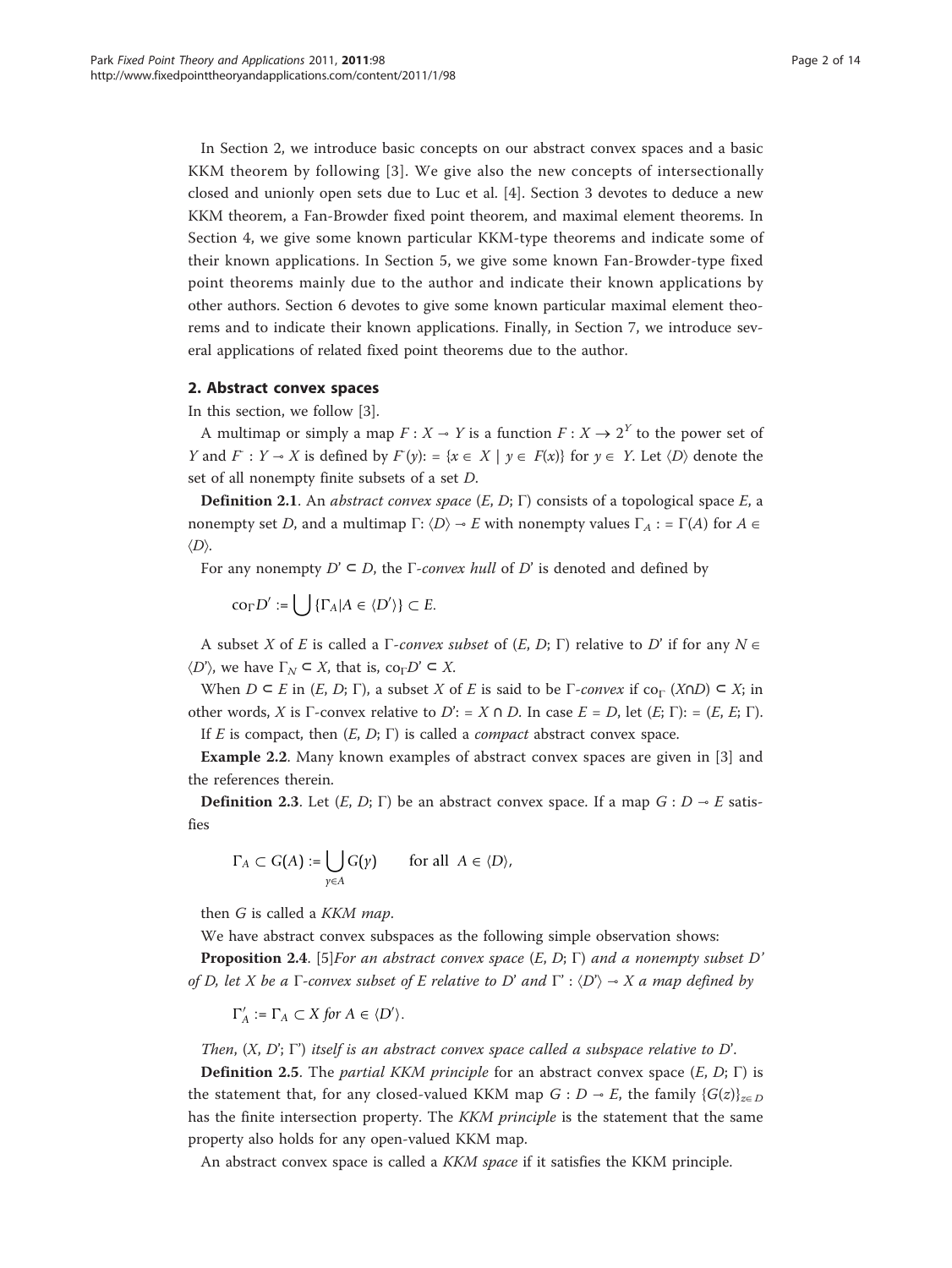Example 2.6. Many known examples of KKM spaces are given in [[3](#page-12-0)] and the references therein.

From the partial KKM principle, we have the following KKM-type theorem which is a particular form of [[\[6](#page-12-0)], Theorem C] and corrects [[\[3](#page-12-0)], Theorem 3]:

**Theorem 2.7.** Let  $(E, D; \Gamma)$  be an abstract convex space satisfying the partial KKM principle and  $G : D \rightarrow E$  a map such that

- $(1)$   $\overline{G}$  is a KKM map, and
- (2) there exists a nonempty compact subset  $K$  of  $E$  such that either

(i)  $\bigcap_{z \in M}$   $\overline{G(z)}$  ⊂ *K* for some  $M \in \langle D \rangle$ ; or

(ii) for each  $N \in \langle D \rangle$ , there exists a compact  $\Gamma$ -convex subset  $L_N$  of E relative to some  $D' \subseteq D$  such that  $N \subseteq D'$  and

$$
\overline{L_N} \cap \bigcap_{z \in D'} \overline{G(z)} \subset K.
$$

*Then*  $K \cap \bigcap_{z \in D} G(z) \neq \emptyset$ .

Recall that the main conclusions of most of KKM-type theorems follow from the form

$$
\bigcap_{z\in D}\overline{G(z)}\neq\emptyset
$$

for a multimap  $G : D \rightarrow E$ .

Consider the following related four conditions:

- (a)  $\bigcap_{z \in D}$  *G*(*z*) ≠ Ø implies  $\bigcap_{z \in D}$  *G*(*z*) ≠ Ø.
- (b)  $\bigcap_{z \in D} G(z) = \bigcap_{z \in D} G(z)$  (G is intersectionally closed-valued [[4\]](#page-12-0)).
- (c)  $\bigcap_{z \in D} G(z) = \bigcap_{z \in D} G(z)$  (*G* is transfer closed-valued).

The authors of [\[4\]](#page-12-0) noted that (a)  $\Leftarrow$  (b)  $\Leftarrow$  (c)  $\Leftarrow$  (d) and gave some examples of multimaps satisfying (b) but not (c). Therefore, it would be better to deal with condition (b) instead of (c) in the KKM theory.

Example 2.8. The following maps G are intersectionally closed-valued, but not transfer closed-valued:

(1)  $G(z) = (0, 1)$  for every  $z \in [0, 1]$  is a constant multimap from  $D = [0, 1]$  to  $E =$ [0, 1]; see [\[4](#page-12-0)].

(2)  $G(z)$  is a convex set in a Euclidean space having a relative interior point in common; see Rockafellar [[[7\]](#page-12-0), Theorem 6.5].

(3) For a given subset E of a topological vector space with  $x^* \in E$ , each  $G(z)$ ,  $z \in D$ , is a nicely star-shaped at  $x^*$ ; see [[4\]](#page-12-0).

For a multimap  $G: D \rightarrow E$ , consider the following related four conditions:

<sup>(</sup>d) G is closed-valued.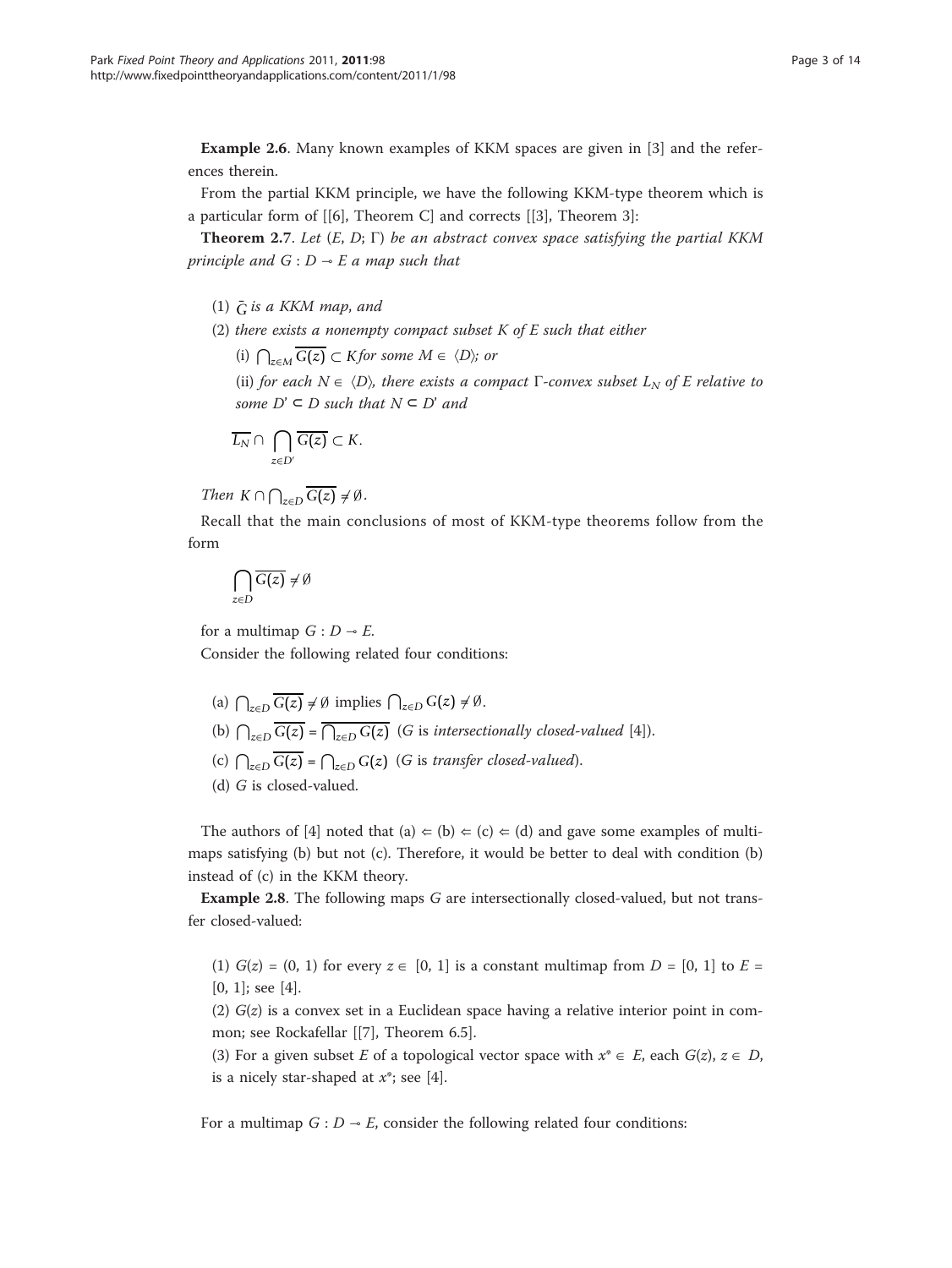(a)  $\bigcup_{z \in D} G(z) = E$  implies  $\bigcup_{z \in D} \text{Int } G(z) = E$ .

- (b) Int  $\bigcup_{z \in D} G(z) = \bigcup_{z \in D} \text{Int } G(z)$  (*G* is *unionly open-valued* [[4\]](#page-12-0)).
- (c)  $\bigcup_{z \in D} G(z) = \bigcup_{z \in D} \text{Int } G(z)$  (*G* is *transfer open-valued*).
- (d) G is open-valued.

Proposition 2.9. [\[4](#page-12-0)]The multimap G is intersectionally closed-valued (resp., transfer closed-valued) if and only if its complement  $G<sup>c</sup>$  is unionly open-valued (resp., transfer open-valued).

In view of this proposition, there are proper examples of unionly open-valued maps.

## 3. A KKM theorem, a fixed point theorem, and maximal element theorems

From the partial KKM principle we have the following KKM-type theorem:

Theorem 3.1. Under the hypothesis of Theorem 2.7, the following hold:

- (a) If G is transfer closed-valued, then  $K \cap \bigcap_{z \in D} G(z) \neq \emptyset$ .
- ( $\beta$ ) If *G* is intersectionally closed-valued, then  $\bigcap_{z \in D} G(z) \neq \emptyset$ .

*Proof.* Since  $\bar{G}$  is a KKM map with closed values, by Theorem 2.7, we have *K* ∩  $\bigcap_{z\in D} G(z) \neq \emptyset$ .

 $(\alpha)$  Since G is transfer closed-valued, we have

$$
\bigcap_{z\in D}G(z)=\bigcap_{z\in D}\overline{G(z)}\neq\emptyset.
$$

 $(\beta)$  Since G is intersectionally closed-valued, we have

$$
\bigcap_{z\in D}G(z)=\bigcap_{z\in D}\overline{G(z)}\neq\emptyset.
$$

These imply the conclusion.  $\Box$ 

From the KKM Theorem 3.1, we have a whole intersection property of the Fan-type as follows:

**Theorem 3.2.** Let  $(E, D; \Gamma)$  be an abstract convex space satisfying the partial KKM principle and  $G: D \to E$ ,  $H: E \to E$  maps satisfying

(2.1) for each  $x \in E$ ,  $x \in H(x)$ ;

(2.2) for each  $x \in E$ , co<sub>Γ</sub> (D\G<sup>-</sup>(x))  $\subset$  X\H (x); and

 $(2.3)$  there exists a nonempty compact subset K of E such that either

(i)  $\bigcap_{z \in M} G(z) \subset K$  *for some*  $M \in \langle D \rangle$ ; or

(ii) for each  $N \in \langle D \rangle$ , there exists a compact  $\Gamma$ -convex subset  $L_N$  of E relative to some  $D' \subseteq D$  such that  $N \subseteq D'$  and

$$
\overline{L_N} \cap \bigcap_{z \in D'} \overline{G(z)} \subset K.
$$

(a) If G is transfer closed-valued, then  $K \cap \bigcap_{z \in D} G(z) \neq \emptyset$ .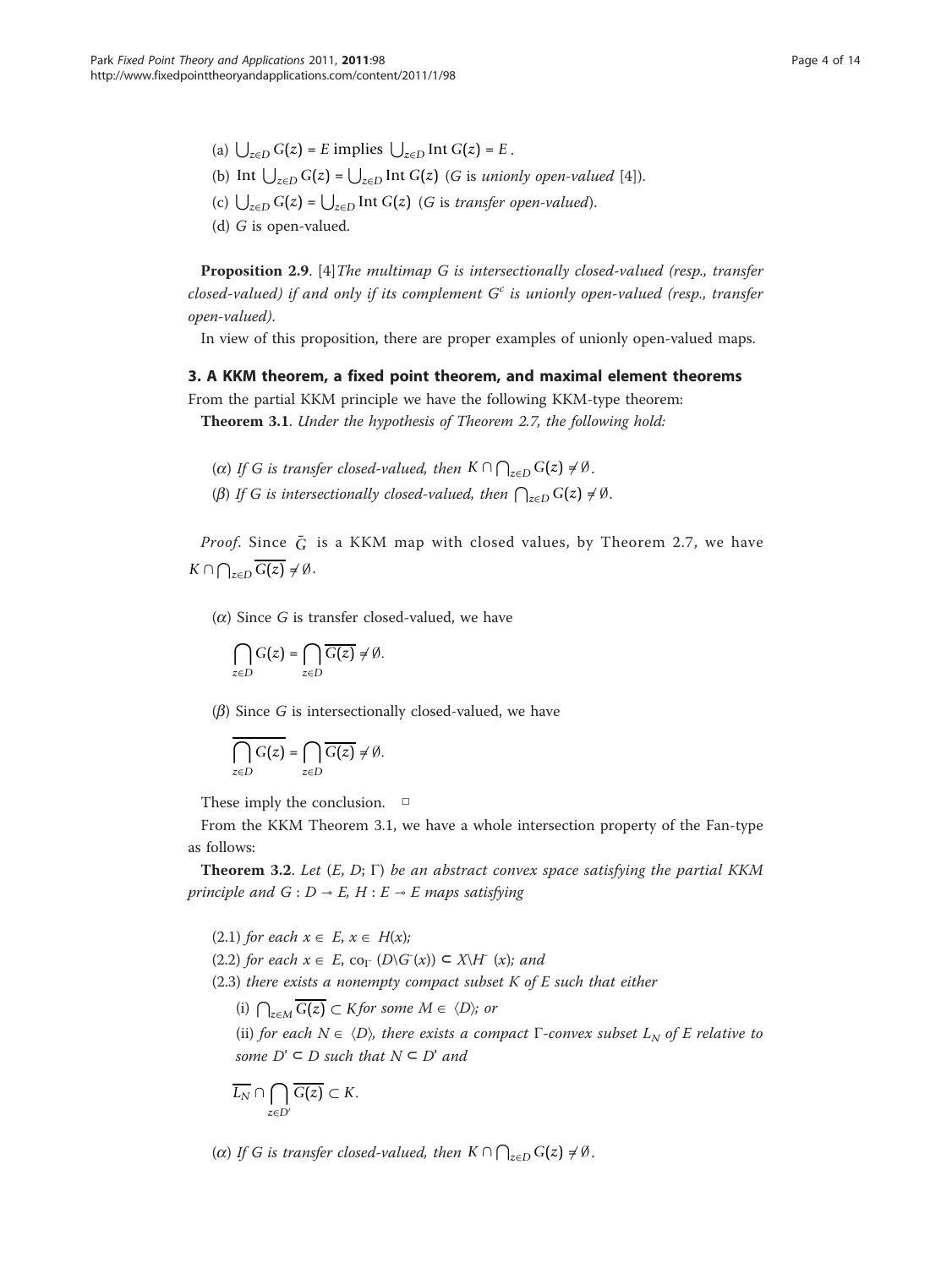( $\beta$ ) If G is intersectionally closed-valued, then  $\bigcap_{z \in D} G(z) \neq \emptyset$ .

*Proof.* In view of Theorem 3.1, it suffices to show that  $(2.1)$  and  $(2.2)$  imply that G is a KKM map. Suppose that there exists an  $N \in \langle D \rangle$  such that  $\Gamma_N \subset G(N)$ ; that is, there exist an  $x \in \Gamma_N$  such that  $x = \notin G(y)$  for all  $y \in N$ . In other words,  $N \in \langle D \setminus G^-(x) \rangle$ . By (2.2),  $\Gamma_N \subset X\backslash H^-(x)$ . Since  $x \in \Gamma_N$ , we have  $x \notin H^-(x)$  or  $x \notin H(x)$ . This contradicts  $(2.1).$  □

From Theorem 3.2, we have the following fixed point theorem:

**Theorem 3.3.** Let  $(E, D; \Gamma)$  be an abstract convex space satisfying the partial KKM principle, and  $S: D \rightarrow E$ ,  $T: E \rightarrow E$  maps. Suppose that

- (3.1) for each  $x \in E$ , co<sub>Γ</sub> S<sup>-</sup> (x)  $\subset T^{\text{}}(x)$ ;
- $(3.2) E = S(D)$ ; and

 $(3.3)$  there exists a nonempty compact subset K of E such that either

(i)  $\bigcap_{z \in M} \overline{E \setminus S(z)}$  ⊂ *K* for some  $M \in \langle D \rangle$ ; or

(ii) for each  $N \in \langle D \rangle$ , there exists a compact  $\Gamma$ -convex subset  $L_N$  of E relative to some  $D' \subseteq D$  such that  $N \subseteq D'$  and

$$
\overline{L_N} \cap \bigcap_{z \in D'} \overline{E \backslash S(z)} \subset K.
$$

( $\alpha$ ) If S is transfer open-valued, then there exists an  $\bar{x} \in K$  such that  $\bar{x} \in T(\bar{x})$ .

( $\beta$ ) If S is unionly open-valued, then there exists an  $\bar{x} \in E$  such that  $\bar{x} \in T(\bar{x})$ .

*Proof.* Suppose that  $x \notin T(x)$  for all  $x \in E$ . Let  $G(z) := E\setminus S(z)$  for  $z \in D$  and  $H(x) := E$  $\forall T(x)$  for  $x \in E$ . Then all of the requirements of Theorem 3.2 are satisfied.

( $\alpha$ ) Therefore, by Theorem 3.2, there exists a  $\gamma_0$  ∈  $K$  ∩  $\bigcap_{z\in D} G(z)$ ; that is,  $\gamma_0$  ∈  $K$ such that  $y_0 \notin S(z)$  for all  $z \in D$ . This contradicts (3.2). ( $\beta$ ) Similar. □

From Theorem 3.3, we have the following maximal element theorem:

**Theorem 3.4.** Let  $(E, D; \Gamma)$  be an abstract convex space satisfying the partial KKM principle, and  $S : E \to D$ ,  $T : E \to E$  maps. Suppose that

(4.1) for each  $x \in E$ , co<sub>Γ</sub>S(x)  $\subset T$  (x); (4.2) for each  $x \in E$ ,  $x \notin T(x)$ ; and  $(4.3)$  there exists a nonempty compact subset K of E such that either (i)  $\bigcap_{z \in M} \overline{E \setminus s - (z)} \subset K$  *for some*  $M \in \langle D \rangle$ ; or (ii) for each  $N \in \langle D \rangle$ , there exists a compact  $\Gamma$ -convex subset  $L_N$  of E relative to some  $D' \subseteq D$  such that  $N \subseteq D'$  and

$$
\overline{L_N} \cap \bigcap_{z \in D'} \overline{E \backslash S^-(z)} \subset K.
$$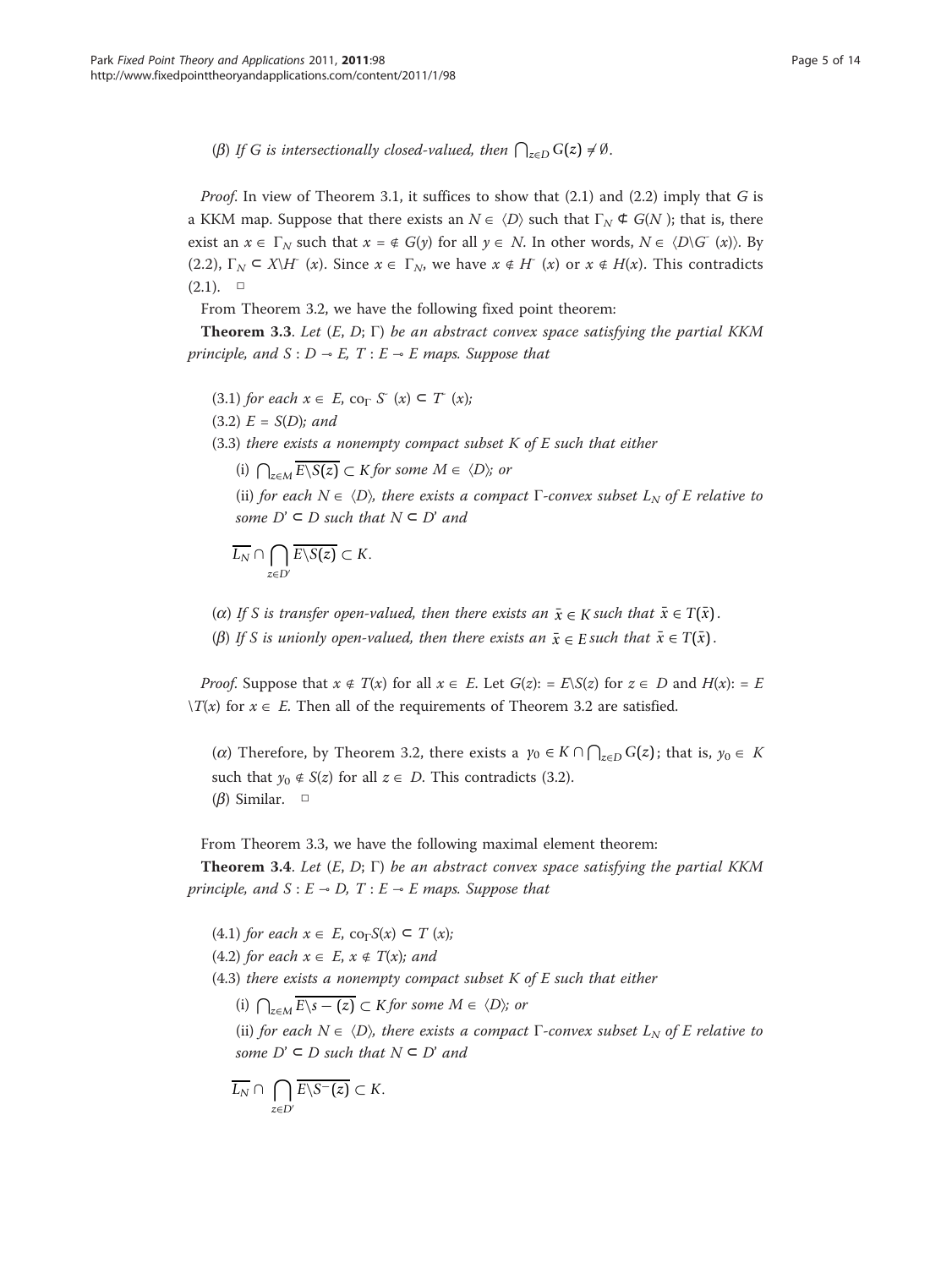- ( $\alpha$ ) If S is transfer open-valued, then there exists a maximal element  $\bar{x} \in K$ , that is,  $S(\bar{x}) = \emptyset$ .
- ( $\beta$ ) If S is unionly open-valued, then there exists a maximal element  $\bar{x} \in E$ , that is,  $S(\bar{x}) = \emptyset$ .

*Proof.* Replace S and T in Theorem 3.3 by S<sup>-</sup> and T<sup>-</sup>, respectively.  $\Box$ 

From Theorem 3.1, we can deduce another maximal element theorem:

**Theorem 3.5.** Let  $(E, D; \Gamma)$  be an abstract convex space satisfying the partial KKM principle, and  $S : D \rightarrow E$  a map. Suppose that

- (5.1) for each  $A \in \langle D \rangle$  and each  $y \in \Gamma_A$ , there exists  $z \in A$  such that  $y \notin S(z)$ .
- (5.2) Suppose that there exists a nonempty compact subset  $K$  of  $E$  such that either

(i)  $\bigcap_{z \in M} E / S(z) \subset K$  *for some*  $M \in \langle D \rangle$ ; or

(ii) for each  $N \in \langle D \rangle$ , there exists a compact  $\Gamma$ -convex subset  $L_N$  of E relative to some  $D' \subseteq D$  such that  $N \subseteq D'$  and

$$
\overline{L_N} \cap \bigcap_{z \in D'} \overline{E \backslash S(z)} \subset K.
$$

(a) If S is transfer open-valued, then S<sup>-</sup> has a maximal element  $\bar{x} \in K$ , that is,  $S^{-}(\bar{x}) = \emptyset$ .

( $\beta$ ) If S is unionly open-valued, then S<sup>-</sup> has a maximal element  $\bar{x} \in E$ , that is,  $S^{-}(\bar{x}) = \emptyset$ .

*Proof.* Let  $G(z)$ : =  $E\setminus S(z)$  for each  $z \in D$ . For any  $A \in \langle D \rangle$  and any  $y \in \Gamma_A$ , by (5.1), there exists  $z \in A$  such that  $y \notin S(z)$ , that is,  $y \in G(z)$ . Then  $G : D \to E$  is a KKM map. Note that G satisfies all requirements of Theorem 3.1. Hence, there exists  $\bar{x} \in K$  for the case ( $\alpha$ ) [resp.,  $\bar{x} \in E$  for ( $\beta$ )] such that  $\bar{x} \in \bigcap_{z \in D} G(z)$ . Hence  $\bar{x} \notin S(z)$  for all  $z \in E$ *D*. This shows  $S^{-}(\bar{x}) = \emptyset$ . □

In Theorems 2.7 and 3.1-3.5, for the  $\Gamma$ -convex subset  $L_N$  of E, its closure  $\overline{L_N}$  can be replaced by simply  $L_N$  whenever one of the following holds; see [[8\]](#page-12-0).

- (1)  $E$  is Hausdorff (hence, every compact subset is closed).
- $(2)$  K is closed.
- (3)  $L_N$  itself is closed.

#### 4. Particular KKM theorems and applications

There are several hundreds of articles on generalizations of the KKM theorem and their applications. In a recent study by Park [\[6](#page-12-0)], we recalled a number of KKM-type theorems due to the author in order to give a short history on such theorems with related studies.

In this section, we introduce some of simple consequences of Theorem 3.1 and only a few applications (I)-(IV) obtained by other authors. We will omit the proofs.

(I) In 2000, Song [[9\]](#page-12-0) deduced the following:

**Proposition 4.1**. [\[9](#page-12-0)]Let E be a topological vector space,  $X$  a nonempty convex subset of E, D a nonempty subset of X, and K a nonempty compact subset of X. Let  $G : D \rightarrow X$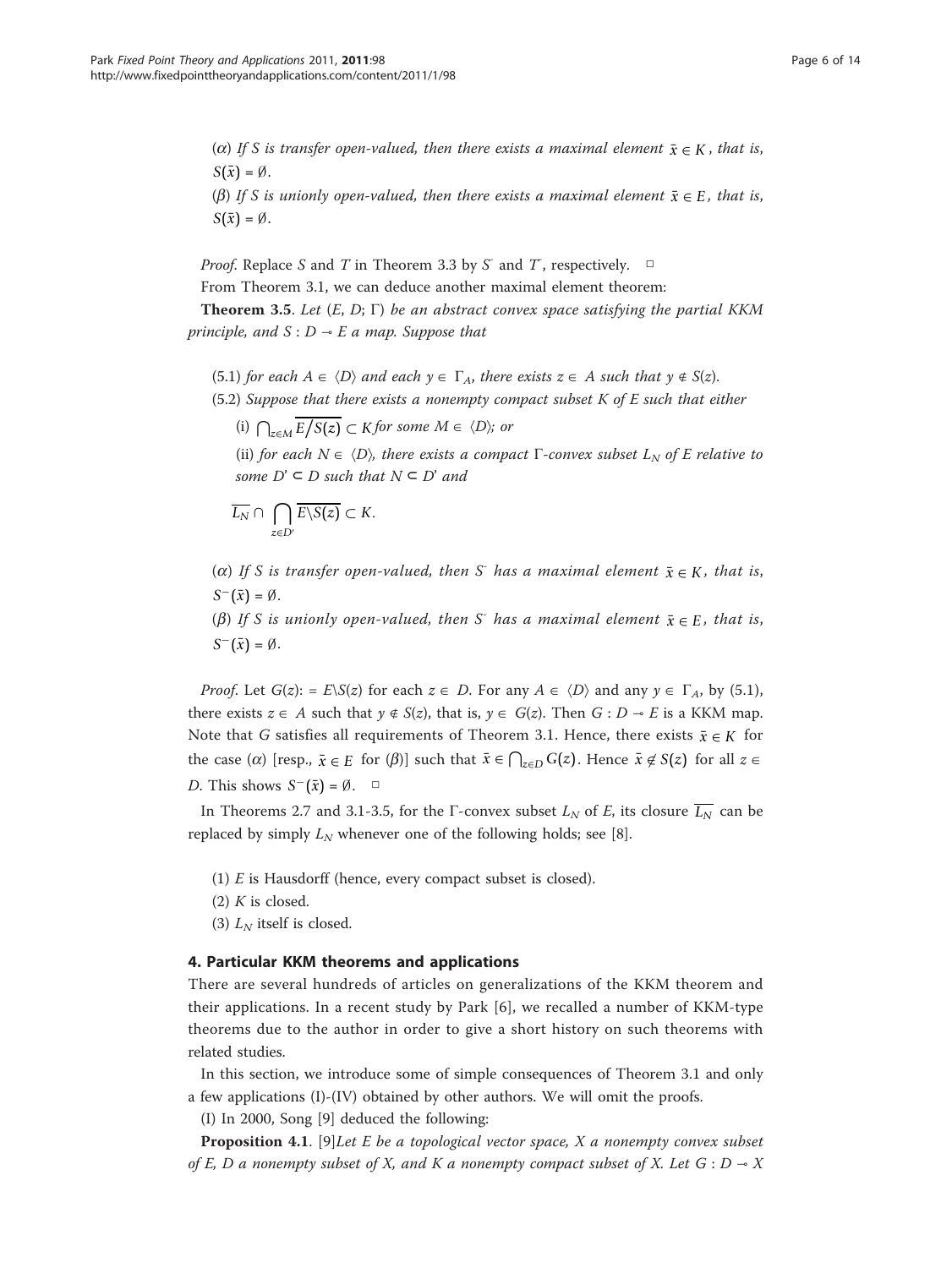(1) for each  $x \in D$  and for each nonempty compact subset B of X, the set  $G(x) \cap B$ is closed in B;

(2) for each finite subset N of D, co  $N \subseteq G(N)$ ;

(3) for each finite subset N of D, there exists a nonempty compact convex subset  $L_N$ of X containing N such that,  $\forall y \in L_N \setminus K$ ,  $\exists x \in L_N \cap D$  with  $y \notin G(x)$ .

Then  $\exists \hat{y} \in K$  such that  $\hat{y} \in G(x)$   $\forall x \in D$ .

This is a particular form of [[[1\]](#page-12-0), Theorem 3 or 4']. Note that  $G(x)$  can be merely closed instead of the "compactly" closedness in  $(1)$  since the topology of  $X$  can be replaced by its compactly generated extension; see [\[10\]](#page-12-0).

In our previous study [\[3](#page-12-0)], we showed that the partial KKM property implies various forms of the Fan-type minimax inequality and variational inequalities.

Similarly, Song [\[9](#page-12-0)] deduced from Proposition 4.1 a vector and set-valued generalization of the Fan minimax inequality. This is applied to several existence theorems for generalized vector variational inequalities involving certain set-valued operators. Moreover, he gave a certain relationship between a kind of generalized vector variational inequality (VVI) and a vector optimization problem.

(II) In 2000, Song [\[11\]](#page-12-0) obtained the following:

**Proposition 4.2.** [[11\]](#page-12-0) Let X be a nonempty convex subset of a real topological vector space E,  $D \subseteq X$  nonempty, and  $K \subseteq X$  nonempty compact. Let  $G : D \to X$  be a map such that

(1) G is transfer compactly closed-valued on D;

(2) for every compact convex subset  $X_0$  of X and for each  $N \in \langle D \cap X_0 \rangle$ ,  $\text{co}(N)$  ⊂  $\bigcup_{\gamma \in N}$  c1<sub>*X*0</sub></sub> (*G*( $\gamma$ ) ∩ *X*<sub>0</sub>);

(3) for each  $N \in \langle D \rangle$ , there exists a nonempty compact convex subset  $L_N$  of X containing N such that

$$
\bigcap_{\gamma\in L_N\cap D}\text{cl}_{L_N}(G(\gamma)\cap L_N)\subset K.
$$

*Then*  $K \cap (\bigcap_{\gamma \in A} G(\gamma)) \neq \emptyset$ .

This is particular to Theorem 2.7 as we can eliminate "compactly" in (1).

In [[11](#page-12-0)], by applying Proposition 4.2, an existence result for a generalized vector equilibrium problem was obtained. This was used to obtain existence results for vector equilibrium problems and vector variational inequalities. Its author adopted artificial and impractical concepts like compactly closed and compact closure, which can be eliminated by adopting the compactly generated extension of the original topology.

Note that  $(X, D)$  in Propositions 4.1 and 4.2 is a convex space in the sense of Park.

(III) A modification of Proposition 4.2 is given in [[12](#page-12-0)] and applied to similar problems.

(IV) A simple G-convex space version of the Fan KKM lemma or Theorem 2.7 is as follows: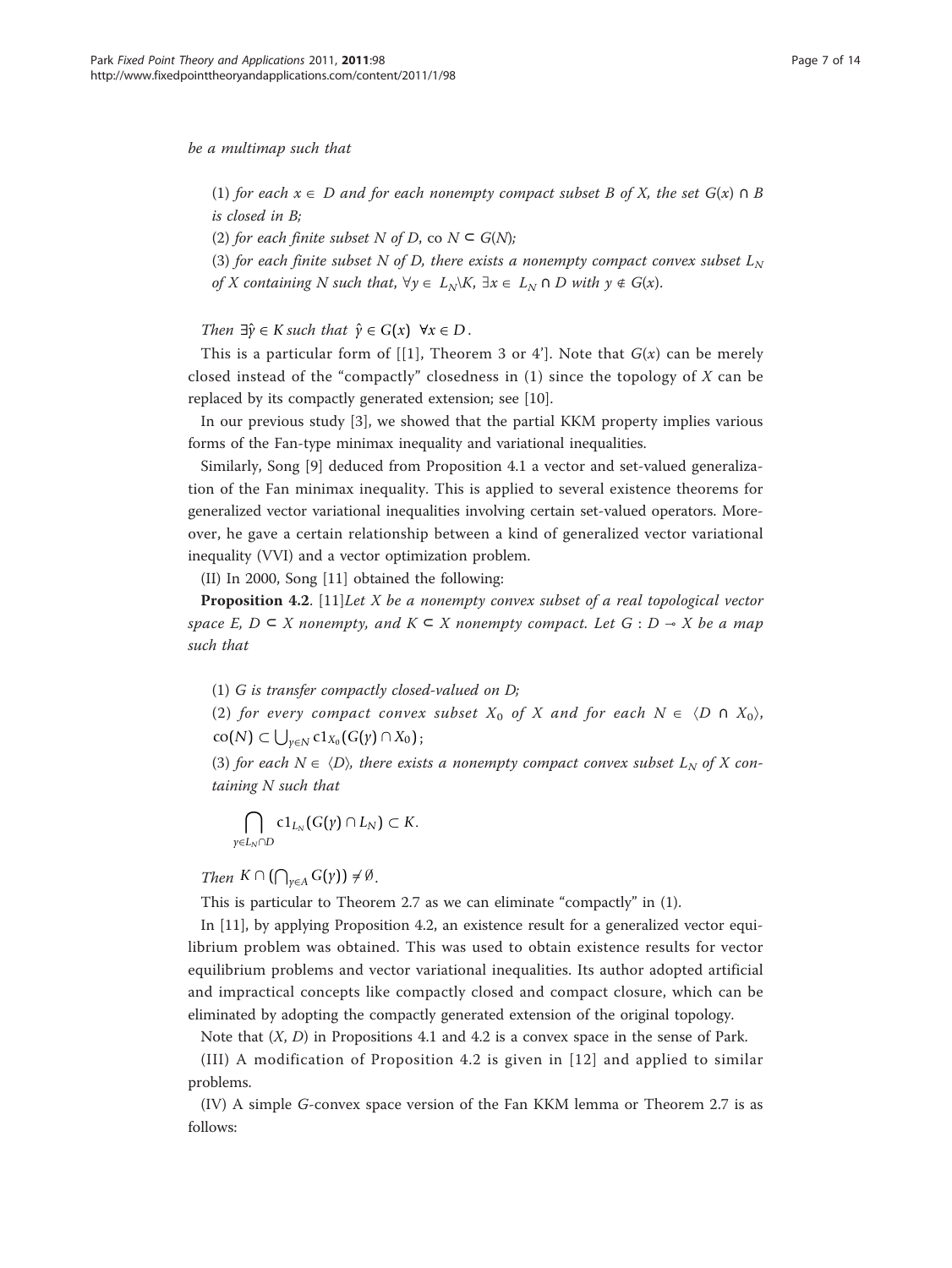**Proposition 4.3.** Let  $(X, D; \Gamma)$  be a G-convex space and G :  $D \rightarrow X$  a closed-valued KKM map. If  $G(x)$  is compact for some  $x \in D$ , then  $\bigcap_{x \in D} G(x) \neq \emptyset$ .

There are a large number of applications of the Fan KKM lemma and it is hard to list all of them. Recently its G-convex space versions like Proposition 4.3 also were shown to have applications. For example, Mitrović [\[13,14\]](#page-12-0) published some applications of Proposition 4.3 to various problems in G-convex spaces as follows.

In 2006 [\[13](#page-12-0)], he proved a best approximation theorem and applied it to the existence of maximal elements and coincidence points.

In 2007 [[14](#page-12-0)], he proved the existence of a solution to the scalar equilibrium problem and applied it to best approximations and simultaneous approximations.

#### 5. Particular fixed point theorems and applications

In this section, we introduce simple consequences of Theorem 3.3 and their applications (I)-(XIII) obtained by other authors. We will omit the proofs.

**Proposition 5.1.** Let x be a nonempty convex subset of a topological vector space  $E$ , A,  $B: X → X$  two multimaps, and K a nonempty compact subset of X. Suppose that

(1) for each  $x \in X$ ,  $A(x) \subseteq B(x)$  and  $B(x)$  is convex;

(2) for each  $x \in K$ ,  $A(x) \neq \emptyset$ ;

(3) for each  $y \in X$ , A<sup>-</sup> (y) is open in X;

(4) for each finite subset N of X, there exists a compact convex subset  $L_N$  of X containing N such that  $A(x) \cap L_N \neq \emptyset$  for all  $x \in L_N\backslash K$ .

#### Then B has a fixed point.

This is originally given as a particular form of  $[[1]$  $[[1]$ , Theorem 1] or  $[[15]$  $[[15]$ , Theorem 5]. In order to prove some existence results for noncompact settings, many authors applied Proposition 5.1 as follows:

(I) In 1998, Lee and Kum [\[16\]](#page-12-0) applied Proposition 5.1 to obtain two theorems on the existence of solutions of VVI problems with a noncompact setting in a Hausdorff topological vector space. The results generalize previous studies of Lai and Yao, Yu and Yao. In addition, the equivalent relation between solutions of generalized Minty vector variational inequality and generalized vector-minimum points of vector optimization problems was shown.

(II) In 1998, Park and Kum [\[17](#page-12-0)] applied Proposition 5.1 with  $A = B$  to a general existence theorem on a generalized variational inequalities and some of its consequences.

(III) In 2000, Lee and Kum [\[18](#page-12-0)] applied Proposition 5.1 to several existence theorems of solutions of implicit vector variational inequalities for multimaps with or without generalized pseudomonotonicity. These results extend and unify corresponding earlier studies.

(IV) In 2001, Ansari et al. [[19\]](#page-12-0) obtained some existence results for solutions to the generalized vector equilibrium problem for  $C_x$ -pseudomonotone as well as  $C_x$ -quasimonotone multimaps by applying Proposition 5.1. They also proved an existence result without any kind of monotonicity assumption. As special cases, they derived existence results for solutions to the implicit vector variational inequalities.

(V) In 2002, Kum and Lee [[20\]](#page-12-0) applied Proposition 5.1 to some existence of solutions of the implicit vector variational inequality problem (IVVI) for noncompact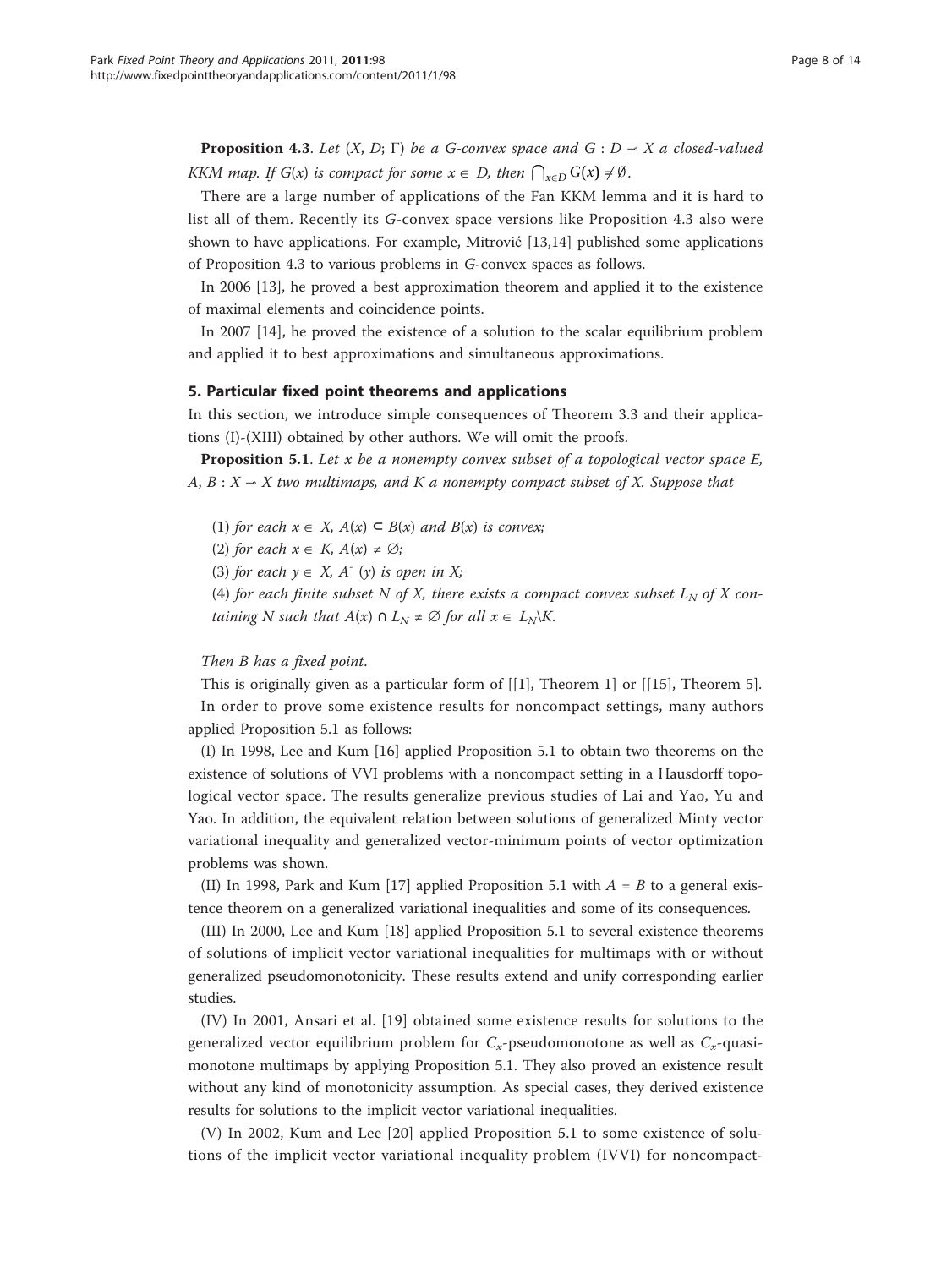valued multimaps. This IVVI contains various vector variational-like inequalities and vector equilibrium problems as particular cases. They gave several existence results of solutions for IVVI, thus extending similar results from their previous article [[18\]](#page-12-0), and they established such existence results under additional generalized hemicontinuity and pseudomonotonicity type assumptions. Some other existence results, based on a selection theorem, were also presented.

(VI) In 2002, Lin and Cheng [\[21](#page-12-0)] applied Proposition 5.1 to the existence results of two types of equilibrium problems–the constrained or the competitive Nash type equilibrium problems with multivalued payoff functions. In these two problems, the authors found a strategy combination such that each player wishes to find a minimal lose from his multivalued payoff function.

(VII) In 2005, Kum and Kim [[22\]](#page-12-0) applied Proposition 5.1 to develop the scheme of vector variational inequalities with operator solutions due to Domokos and Kolumbán from the single-valued case into the multi-valued one. They proved the existence of solutions of such inequalities and generalized quasi-vector variational inequalities with operator solutions. Some applications to such inequalities in a normed space were also provided.

(VIII) In 2006, Kum [[23](#page-12-0)] applied the compact case of Proposition 5.1 to further develop the previous study [[22\]](#page-12-0) for a more general pseudomonotone operator.

(IX) In 2008, Kum and Kim [[24](#page-12-0)] applied Proposition 5.1 with  $A = B$  to new existence theorems on generalized operator equilibrium problem and generalized operator quasiequilibrium problem which includes operator equilibrium problems.

(X) In 2009, Hai et al. [[25](#page-12-0)] established sufficient existence conditions for general quasi-variational inclusion problems, which contain most of variational inclusion problems and quasi-equilibrium problems considered in the literature. The authors made use of Proposition 5.1 and noted that "it turns out that this theorem is suitable to our problem setting and helps to get new results or to sharpen some recent existing ones."

We know that G-convex spaces are typical example of abstract convex spaces. The following extension of the Fan-Browder fixed point theorem to G-convex spaces is well known. For instance, it is a particular case of Theorem 3.3 and [[[26](#page-12-0)], Theorem 3].

**Proposition 5.2.** Let  $(X, D; \Gamma)$  be a compact G-convex space and  $T: X \rightarrow X, S: X \rightarrow Y$ D be two maps satisfying the following conditions:

(i) for each  $x \in X$ ,  $A \in \langle S(x) \rangle$  implies  $\Gamma(A) \subseteq T(x)$ ; (ii)  $X = \left[ \int {\ln f S^{-}(z)} | z \in D \right].$ 

## Then T has a fixed point.

(XI) In 2006, Balaj [\[27](#page-12-0)] applied this to obtain two minimax inequalities in G-convex spaces which extend and improve a large number of generalizations of the Ky Fan minimax inequality and of the von Neumann-Sion minimax principle.

The following consequence of Theorem 3.3 is known in our G-convex space theory:

**Proposition 5.3.** Let  $(X; \Gamma)$  be a G-convex space and S, Q :  $X \rightarrow X$  be two maps satisfying the following conditions:

(i) for each  $x \in X$ ,  $M \in \langle S(x) \rangle$  implies  $\Gamma(M) \subseteq Q(x)$ ;

(ii)  $X = \bigcup_{\gamma \in X} \text{Int } S^-(\gamma);$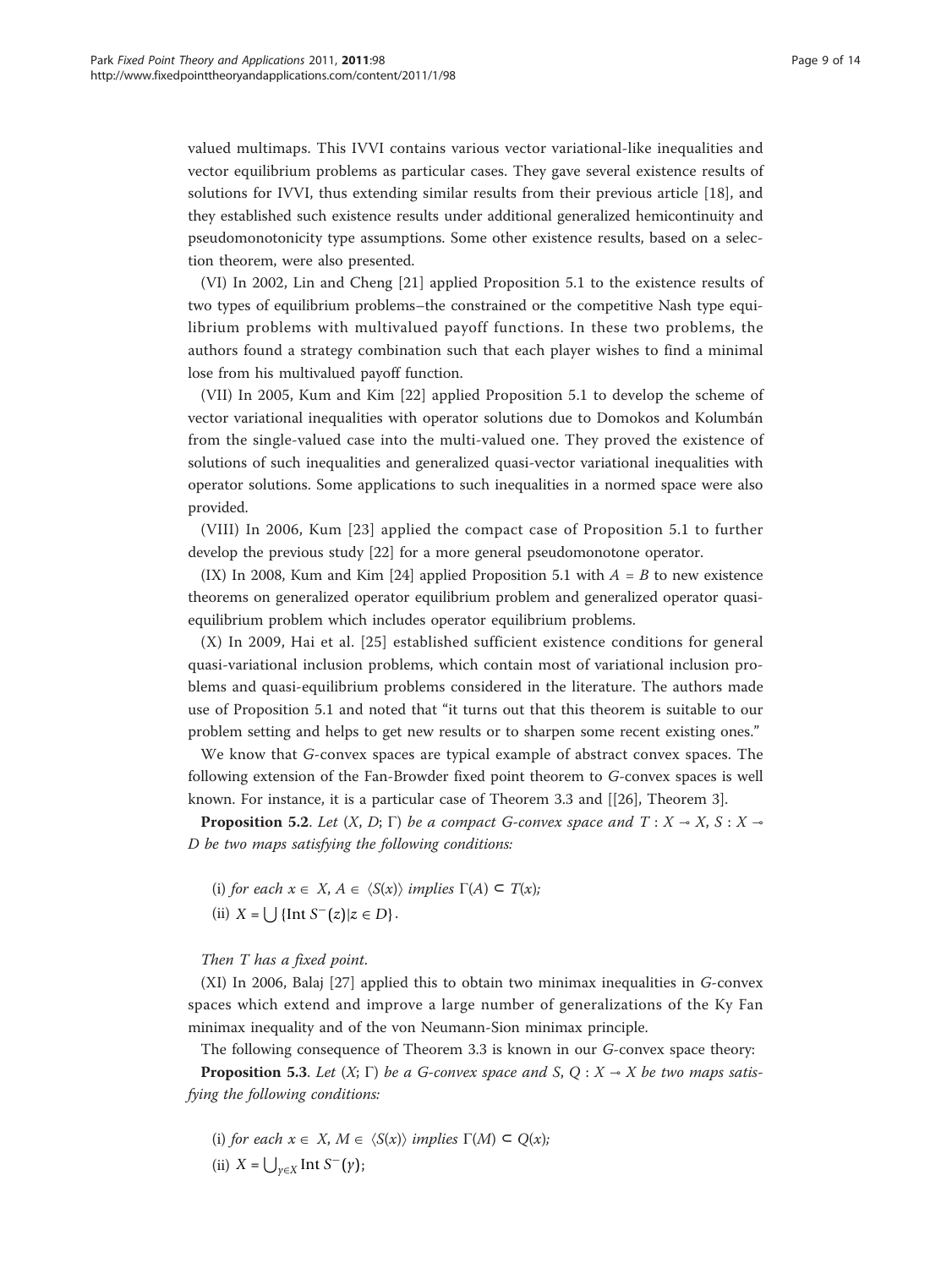(iii) there exists a nonempty compact subset K of X such that for each  $M \in \langle X \rangle$ , there exists a compact G-convex subset  $L_M \subset X$  containing M such that

$$
L_M \backslash K \subset \bigcup \{ \text{Int } S^-(\gamma) | \gamma \in L_M \}.
$$

Then there exists  $x_0 \in X$  such that  $x_0 \in Q(x_0)$ .

(XII) In 2003, Ding and Park [\[28](#page-12-0)] applied this to a class of abstract generalized vector equilibrium problems in G-convex spaces.

(XIII) In 2009, Balaj and Lin [[29\]](#page-12-0) claimed that Proposition 5.3 is essentially Theorem 4 of [[30\]](#page-12-0) and applied it to obtain a new fixed point theorem for multivalued maps in G-convex spaces from which they derived several coincidence theorems and existence theorems for maximal elements. Applications of these results to generalized equilibrium problems and minimax theory were also given.

#### 6. Particular maximal element theorems and applications

In this section, we introduce simple consequences of Theorems 3.4 and 3.5, and their applications (I)-(VI) due to other authors. We obtain the following from Theorem 3.4:

**Proposition 6.1.** [[31\]](#page-12-0)Let  $(X \supseteq D; \Gamma)$  be an H-space and  $S : D \rightarrow X, T : X \rightarrow X$  multimaps such that

(1) for each  $z \in D$ ,  $S(z) \subseteq T(z)$  and  $S(z)$  is compactly open; and (2) for each  $y \in X$ ,  $T(y)$  is  $\Gamma$ -convex.

Suppose that there exists a nonempty compact subset  $K$  of  $X$  such that either

(i)  $X\setminus K\subseteq S(M)$  for some  $M\in \langle D \rangle$ , or

(ii) for each  $N \in \langle D \rangle$ , there exists a compact Γ-convex subset  $L_N$  of X containing N such that

 $L_N$ \*K* ⊂ *S*( $L_N$  ∩ *D*).

Then either there exists  $y_0 \in K$  such that  $S'(y_0) = \emptyset$  or there exists  $x_0 \in X$  such that  $x_0 \in T (x_0).$ 

We indicate some applications of Proposition 6.1 as follows:

(I) The following in 2003 simply follows from Proposition 6.1:

**Proposition 6.2.** [[32](#page-12-0)]Let X be a nonempty convex subset of a t.v.s. E. Let  $S : X \to X$  be a set-valued mapping satisfying the following conditions:

(i)  $x \notin \text{co } S(x)$  and  $S^-$  is open-valued;

(ii) there exist a nonempty compact subset  $A$  of  $X$  and a nonempty compact convex subset B of X such that for all  $x \in X\backslash A$ , there exists  $z \in B$  such that  $x \in \text{Int } S'(z)$ .

Then there exists  $x \in X$  such that  $S(x) = \emptyset$ .

(II) In 2004, Guo [[33\]](#page-12-0) applied Proposition 6.2 to prove existence theorems of solutions of the complementarity problems for multivalued monotone operator in Banach spaces.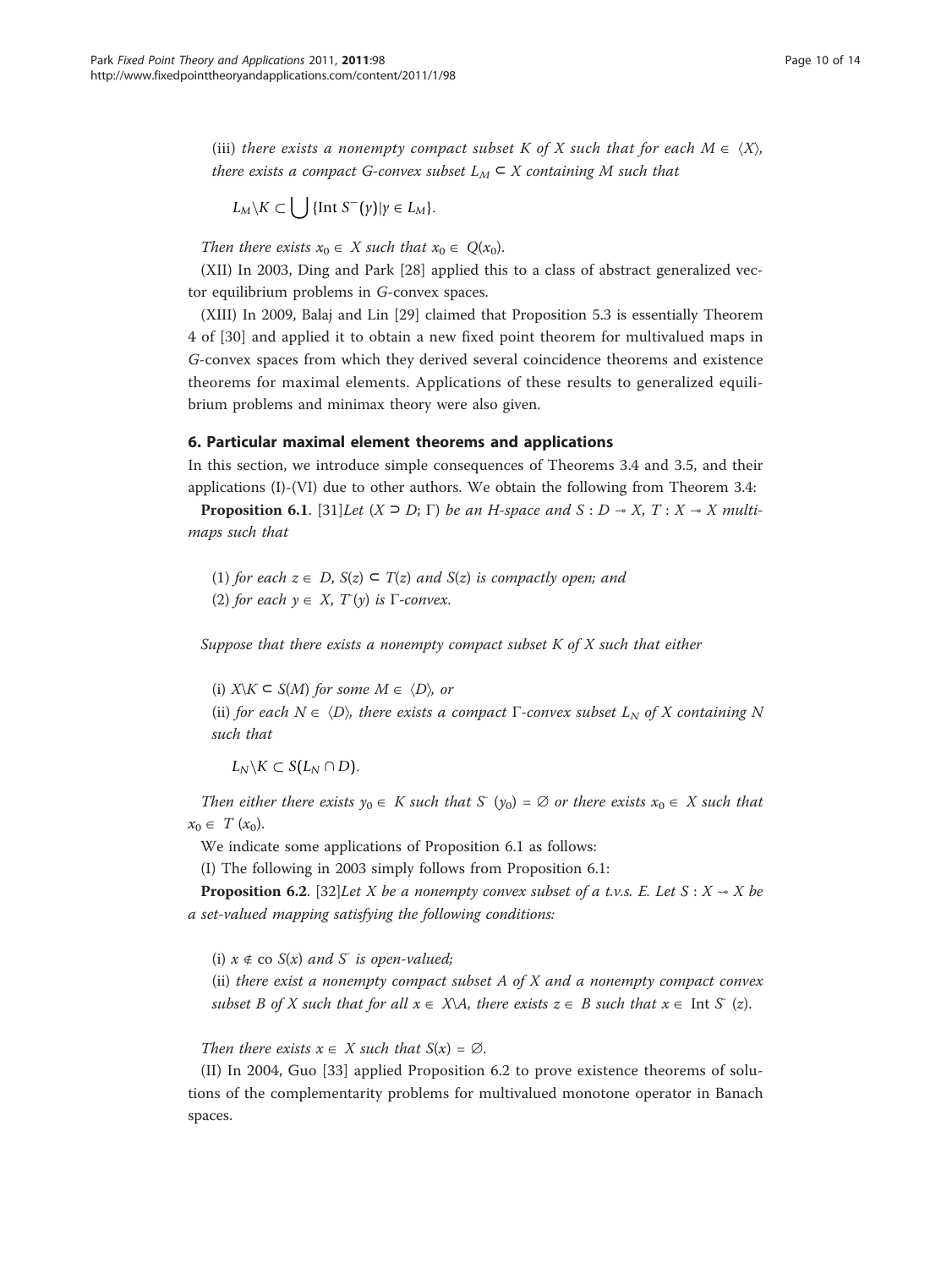(III) In 2005, Peng and Yang [\[34](#page-12-0)] applied Proposition 6.1 to a new existence result for a multivalued complementarity problem due to Guo [[33\]](#page-12-0), which is a correction of a previous result in [\[33](#page-12-0)].

The following is a simple consequence of Theorem 3.5:

**Proposition 6.3.** [[35\]](#page-12-0)Let  $(X \supseteq D; \Gamma)$  be an H-space and  $S : D \rightarrow X, T : X \rightarrow X$  multimaps such that

(1) for each  $z \in D$ ,  $S(z) \subseteq T(z)$  and  $S(z)$  is compactly open; and

(2) for each  $A \in \langle D \rangle$  and for each  $y \in \Gamma_A$ , there exists  $z \in A$  such that  $y \notin T (z)$ .

Suppose that there exists a nonempty compact subset  $K$  of  $X$  such that either

(i)  $X\setminus K\subseteq S(M)$  for some  $M\in \langle D \rangle$ , or

(ii) for each  $N \in \langle D \rangle$ , there exists a compact Γ-convex subspace  $L_N$  of X containing N such that

 $L_N$ \*K* ⊂ *S*( $L_N$  ∩ *D*).

Then either there exists  $y_0 \in K$  such that  $S(y_0) = \emptyset$ .

(IV) In 2007, from a KKM-type theorem in [\[31](#page-12-0)], Guo and Cho [[35\]](#page-12-0) deduced a maximal element theorem as above and applied it to the Browder-Hartmann-Stampacchia variational inequalities and the complementarity problem in Banach spaces and locally convex topological vector spaces, respectively.

(V) In 2010, Xiang et al. [\[36](#page-12-0)] studied a class of generalized nonlinear vector variational-like inequality problems, which includes generalized nonlinear VVI problems, generalized VVI problems, generalized vector variational-like inequality problems, and so on. Applying Proposition 6.3, they proved the existence of its solutions in the setting of locally convex t.v.s.

(VI) In 2010, particular forms of Theorems 3.2 and 3.3 for a compact Γ-convex sub-space X were applied to minimax theorems by Yang et al. [[37](#page-12-0)]. In this article, they introduced the concepts of C-quasi-concave maps and properly C-quasi-concave maps in abstract convex spaces in the sense of Park, where  $C$  is a pointed closed convex cone with nonempty interior. By using the Fan-Browder-type fixed point theorem and the maximal element theorem due to Park, they established some minimax theorems for vector-valued mappings in abstract convex spaces. They also give some examples to illustrate their results.

#### 7. Comments on some related results

In this section, we are concerned with some other applications of related fixed point theorems other than the preceding basic theorems of the KKM theory.

(I) In 1994, Kum [\[38\]](#page-12-0) applied the 1992 fixed point theorem for acyclic maps [[[1](#page-12-0)], Theorem 7] to a generalized quasi-variational inequality problem. In a noncompact setting, he presented some general acyclic-valued versions of several known results due to Kim, Shih, and Tan. For further developments, see [\[39\]](#page-13-0).

(II) In 1996, Lee et al. [[40](#page-13-0)] also applied the 1992 theorem to a vector version of the main result of [[36\]](#page-12-0), which is an existence theorem for the vector quasi-variational inequality for multimaps with vector values.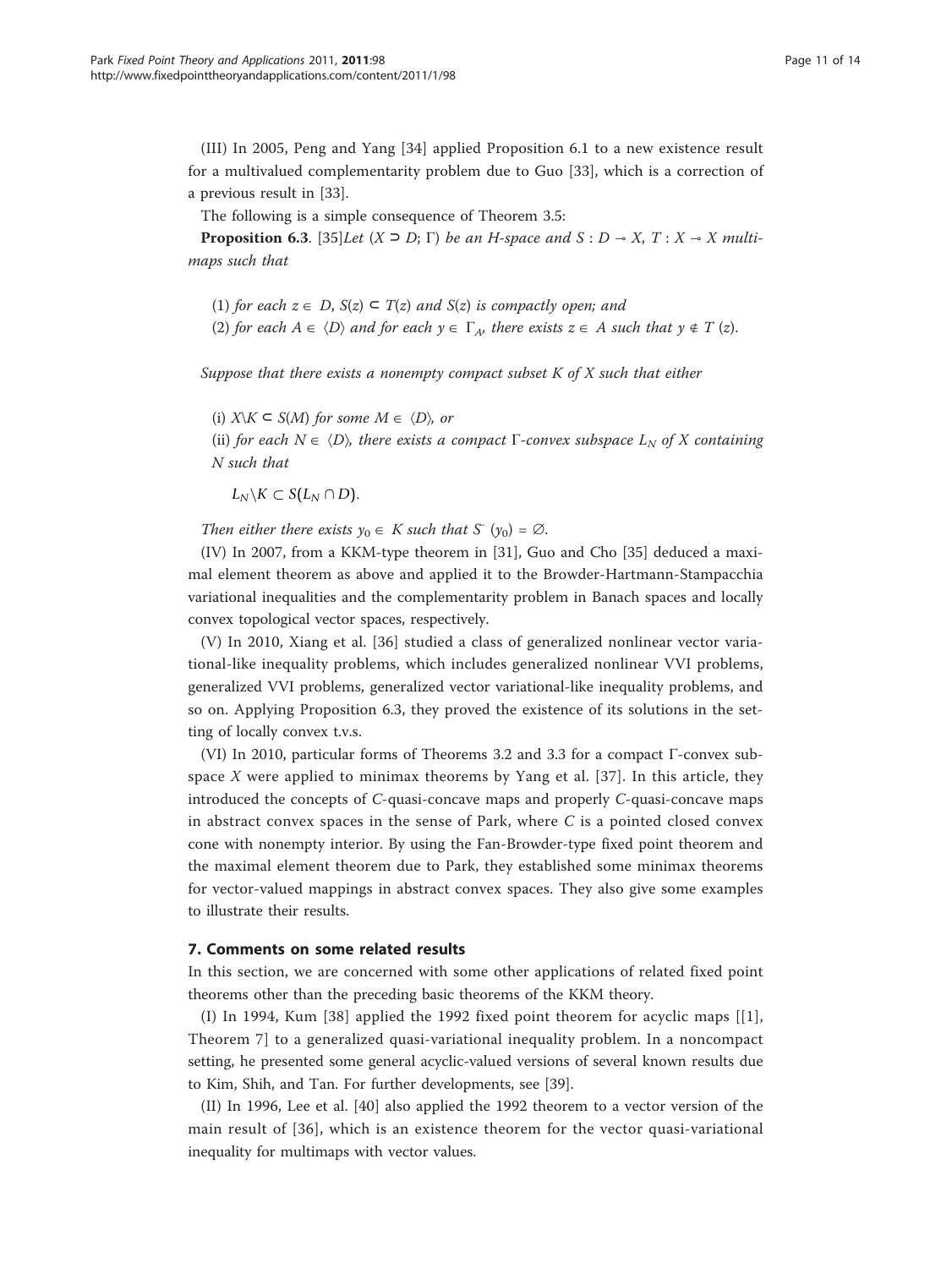(III) In 1998, Lin and Park [[41](#page-13-0)] studied some equilibrium problems, quasi-equilibrium problems, and generalized quasi-equilibrium theorems in G-convex spaces. They are based on a selection theorem, a Fan-Browder fixed point theorem (particular to Theorem 3.3), and a KKM-type theorem (particular to Theorem 2.7) on G-convex spaces. Therefore, some results in [[41\]](#page-13-0) can be extended to abstract convex spaces satisfying the partial KKM principle.

(IV) In 2002, Kim et al. [[42](#page-13-0)] applied a fixed point theorem on compact Browder maps due to Ben-El-Mechaiekh (see [[43](#page-13-0)]) to an existence result for a VVI involving vector maximal points. Moreover, four kinds of VVIs are shown to be equivalent in the sense that their solution sets are same.

(V) In 2009 [\[39](#page-13-0)], we reviewed applications of our fixed point theorems on compact compositions of acyclic maps. Our applications are mainly on acyclic polyhedra, locally convex topological vector spaces, admissible (in the sense of Klee) convex sets, and almost convex or Klee approximable sets in topological vector spaces. Those applications are concerned with general equilibrium problems like as (collective) fixed point theorems, the von Neumann-type intersection theorems, the von Neumann-type minimax theorems, the Nash-type equilibrium theorems, cyclic coincidence theorems, best approximation theorems, (quasi-)variational inequalities, and the Gale-Nikaido-Debreu theorem. Finally, we briefly introduced some related results mainly appeared in other author's studies.

(VI) In  $[44]$  $[44]$ , let *I* be a finite or infinite index set, let *X* be a topological space, and let  $(Y_i, \phi_{N_i})_{i \in I}$  be a family of FC-spaces. For each  $i \in I$ , let  $A_i : X \to Y_i$  be a set-valued mapping. Some existence theorems of maximal elements for a multimap and a family of multimaps involving a better admissible multimap in the sense of Park are established under noncompact setting of FC-spaces. He and Zhang [[44\]](#page-13-0) claimed that their results improve and generalize some recent results.

However, the authors adopted artificial and useless concepts on the so-called FCspaces.

(VII) In 2010, Chen and Zhang [[45\]](#page-13-0) proved a Fan-Browder-type fixed point theorem under noncompact setting of general topological spaces. By applying the fixed point theorem, several existence theorems of solutions for equilibrium problems are proved under noncompact setting of topological spaces. The authors claimed that these theorems improve and generalize the corresponding results in related literature.

However, the authors of [[45](#page-13-0)] adopted artificial and useless concepts like compact closure, compact interior, transfer compactly open, compactly local intersection property, generalized R-KKM map, etc. due to Ding. Moreover, they claimed that they are concerned with general topological spaces, but their  $L<sub>N</sub>$  is a so-called FC-space or, more generally, a G-convex space.

(VIII) Finally, there have appeared a number of fixed point theorems for the multimap classes  $\mathfrak B$  or  $\mathfrak {RC}$  on abstract convex spaces; for example, see Park [\[46\]](#page-13-0) and the references therein. Moreover, refined versions of the basic theorems in the KKM theory for abstract convex spaces are given in a recent study of Park [[47](#page-13-0)].

#### Author details

<sup>&</sup>lt;sup>1</sup>The National Academy of Sciences, Republic of Korea, Seoul 137-044, Korea <sup>2</sup>Department of Mathematical Sciences Seoul National University, Seoul 151-747, Korea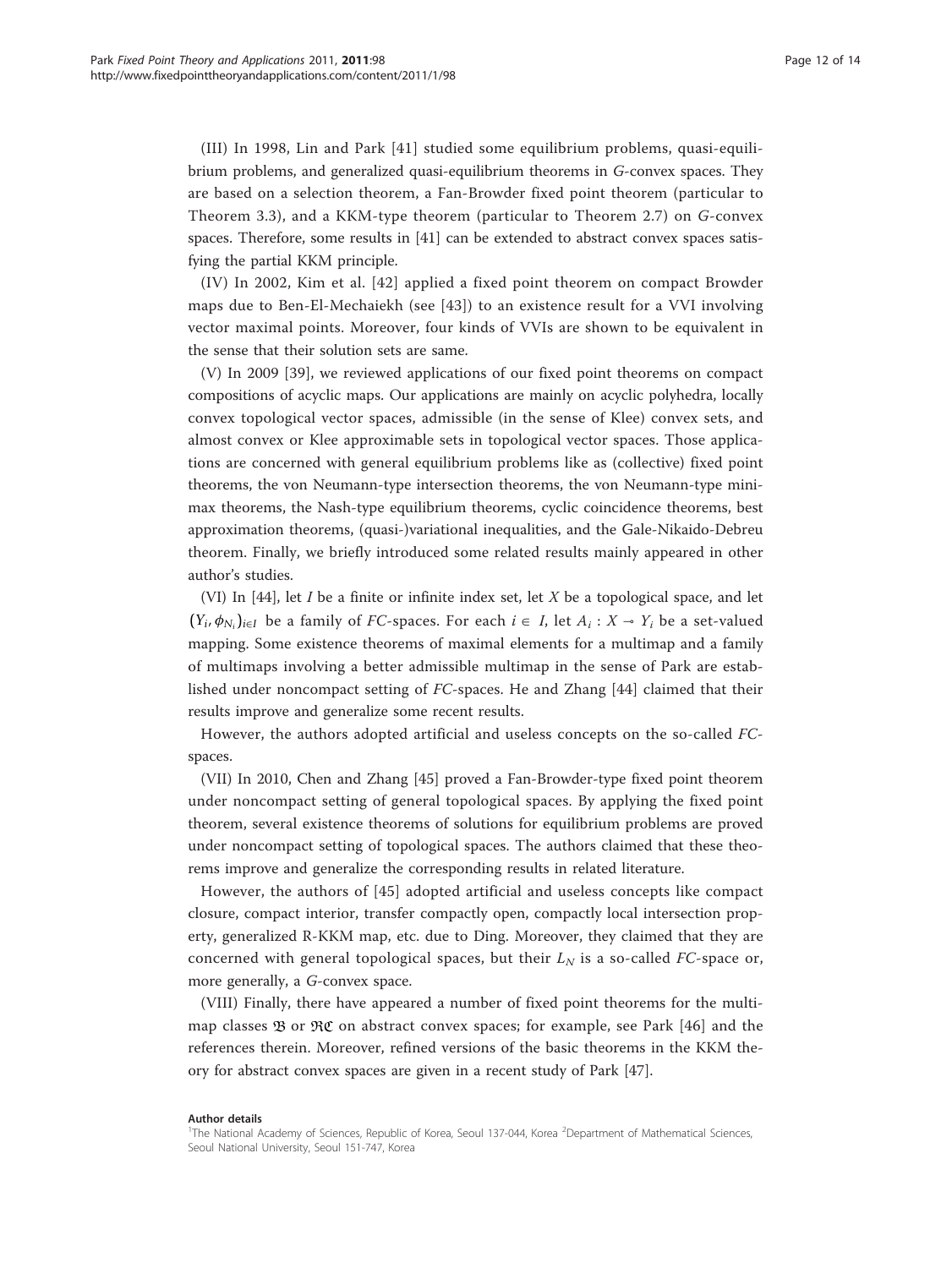#### <span id="page-12-0"></span>Received: 4 March 2011 Accepted: 7 December 2011 Published: 7 December 2011

#### References

- 1. Park, S: Some coincidence theorems on acyclic multifunctions and applications to KKM theory. In: Tan KK (ed.) Fixed Point Theory and Applications. pp. 248–277. World Scientific Publisher, River Edge, NJ (1992)
- Park, S: Ninety years of the Brouwer fixed point theorem. Vietnam J Math. 27, 187-222 (1997)
- 3. Park, S: The KKM principle in abstract convex spaces: equivalent formulations and applications. Nonlinear Anal. 73, 1028–1042 (2010). doi:10.1016/j.na.2010.04.029
- 4. Luc, DT, Sarabi, E, Soubeyran, A: Existence of solutions in variational relation problems without convexity. J Math Anal Appl. 364, 544–555 (2010). doi:10.1016/j.jmaa.2009.10.040
- Park, S: Elements of the KKM theory on abstract convex spaces. J Korean Math Soc. 45, 1-27 (2008)
- 6. Park, S: A genesis of general KKM theorems for abstract convex spaces. J Nonlinear Anal Optim. 2(1), 121–132 (2011)
- 7. Rockafellar, RT: Convex Analysis. Princeton University Press, Princeton, NJ (1970)
- 8. Park, S: Remarks on certain coercivity in general KKM theorems. Nonlinear Anal Forum. 16, 1-10 (2011)
- 9. Song, W: Generalized vector variational inequalities. In: Giannessi F (ed.) Vector Variational Inequalities and Vector Equilibria. pp. 381–401. Kluwer Academic Publisher (2000)
- 10. Park, S: Remarks on some basic concepts in the KKM theory. Nonlinear Anal. 74, 2439–2447 (2011). doi:10.1016/j. na.2010.10.035
- 11. Song, W: Vector equilibrium problems with set-valued mappings. In: Giannessi F (ed.) Vector Variational Inequalities and Vector Equilibria. pp. 403–421. Kluwer Academic Publisher (2000)
- 12. Song, W: On generalized vector equilibrium problems. J Comp Appl Math. 146, 167–177 (2002). doi:10.1016/S0377-0427 (02)00426-0
- 13. Mitrović, ZD: Remarks on best approximations in generalized convex spaces. J Appl Anal. 12, 181–188 (2006). doi:10.1515/JAA.2006.181
- 14. Mitrović, ZD: On scalar equilibrium problem in generalized convex spaces. J Math Anal Appl. 130, 451–461 (2007)
- 15. Park, S: Foundations of the KKM theory via coincidences of composites of admissible u.s.c. maps. J Korean Math Soc. 31, 493–519 (1994)
- 16. Lee, GM, Kum, S: Vector variational inequalities in a Hausdorff topological vector space. Nonlinear Anal Forum. 3, 137–149 (1998)
- 17. Park, S, Kum, S: An application of Browder-type fixed point theorem to generalized variational inequalities. J Math Anal Appl. 218, 519–526 (1998). doi:10.1006/jmaa.1997.5816
- 18. Lee, GM, Kum, S: On implicit vector variational inequalities. J Optim Theory Appl. 104, 409–425 (2000). doi:10.1023/ A:1004617914993
- 19. Ansari, QH, Konnov, IV, Yao, JC: On generalized vector equilibrium problems. Nonlinear Anal. 47, 543–554 (2001). doi:10.1016/S0362-546X(01)00199-7
- 20. Kum, S, Lee, GM: Remarks on implicit vector variational inequalities. Taiwan J Math. 6, 369–382 (2002)
- 21. Lin, L-J, Cheng, SF: Nash-type equilibrium theorems and competitive Nash-type equilibrium theorems. Comp Math Appl. 44, 1360–1378 (2002)
- 22. Kum, S, Kim, WK: Generalized vector variational and quasi-variational inequalities with operator solutions. J Glob Optim. 32, 581–595 (2005). doi:10.1007/s10898-004-2695-6
- 23. Kum, S: A variant of the generalized vector variational inequalities with operator solutions. Comm Korean Math Soc. 21, 665–673 (2006)
- 24. Kum, S, Kim, WK: On generalized operator quasi-equilibrium problems. J Math Anal Appl. 345, 559–565 (2008). doi:10.1016/j.jmaa.2008.04.035
- 25. Hai, NX, Khanh, PQ, Quan, NH: On the existence of solutions to quasi-variational inclusion problems. J Glob Optim. 45, 565–581 (2009). doi:10.1007/s10898-008-9390-y
- 26. Park, S: Continuous selection theorems in generalized convex spaces. Numer Funct Anal Optim. 20, 567–583 (1999). doi:10.1080/01630569908816911
- 27. Balaj, M: Two minimax inequalities in G-convex spaces. Appl Math Lett. 19, 235–239 (2006). doi:10.1016/j. aml.2005.06.003
- 28. Ding, XP, Park, JY: Fixed points of generalized vector equilibrium problems in generalized convex spaces. Indian J Pure Appl Math. 34(6), 973–990 (2003)
- 29. Balaj, M, Lin, L-J: Fixed points, coincidence points and maximal elements with applications to generalized equilibrium problems and minimax theory. Nonlinear Anal. 70, 393–403 (2009). doi:10.1016/j.na.2007.12.005
- 30. Yu, Z-T, Lin, L-J: Continuous selection and fixed point theorems. Nonlinear Anal. 52, , 445–455 (2003)
- 31. Park, S: On minimax inequalities on spaces having certain contractible subsets. Bull Aust Math Soc. 47, 25–40 (1993). doi:10.1017/S0004972700012235
- 32. Lin, L-J, Yu, Z-T, Ansari, QH, Lai, LP: Fixed point and maximal element theorems with applications to abstract economies and minimax inequalities. J Math Anal Appl. 284, 656–671 (2003). doi:10.1016/S0022-247X(03)00385-8
- 33. Guo, W: Complementarity problems for multivalued monotone operator in Banach spaces. J Math Anal Appl. 292, 344–350 (2004). doi:10.1016/j.jmaa.2003.11.051
- 34. Peng, J, Yang, X: On multivalued complementarity problems in Banach spaces. J Math Anal Appl. 307, 245–254 (2005). doi:10.1016/j.jmaa.2004.10.051
- 35. Guo, W, Cho, YJ: A new maximal element theorem in H-space with applications. Nonlinear Anal. 68, 2194–2203 (2008). doi:10.1016/j.na.2007.01.040
- 36. Xiao, G, Fan, Z, Qi, X: Existence results for generalized nonlinear vector variational-like inequalities with set-valued mapping. Appl Math Lett. 23, 44–47 (2010). doi:10.1016/j.aml.2009.07.023
- 37. Yang, M-G, Xu, J-P, Huang, N-J, Yu, S-J: Minimax theorems for vector-valued mappings in abstract convex spaces. Taiwan J Math. 14, 719–732 (2010)
- 38. Kum, SH: A generalization of generalized quasi-variational inequalities. J Math Anal Appl. 182, 158–164 (1994). doi:10.1006/jmaa.1994.1073